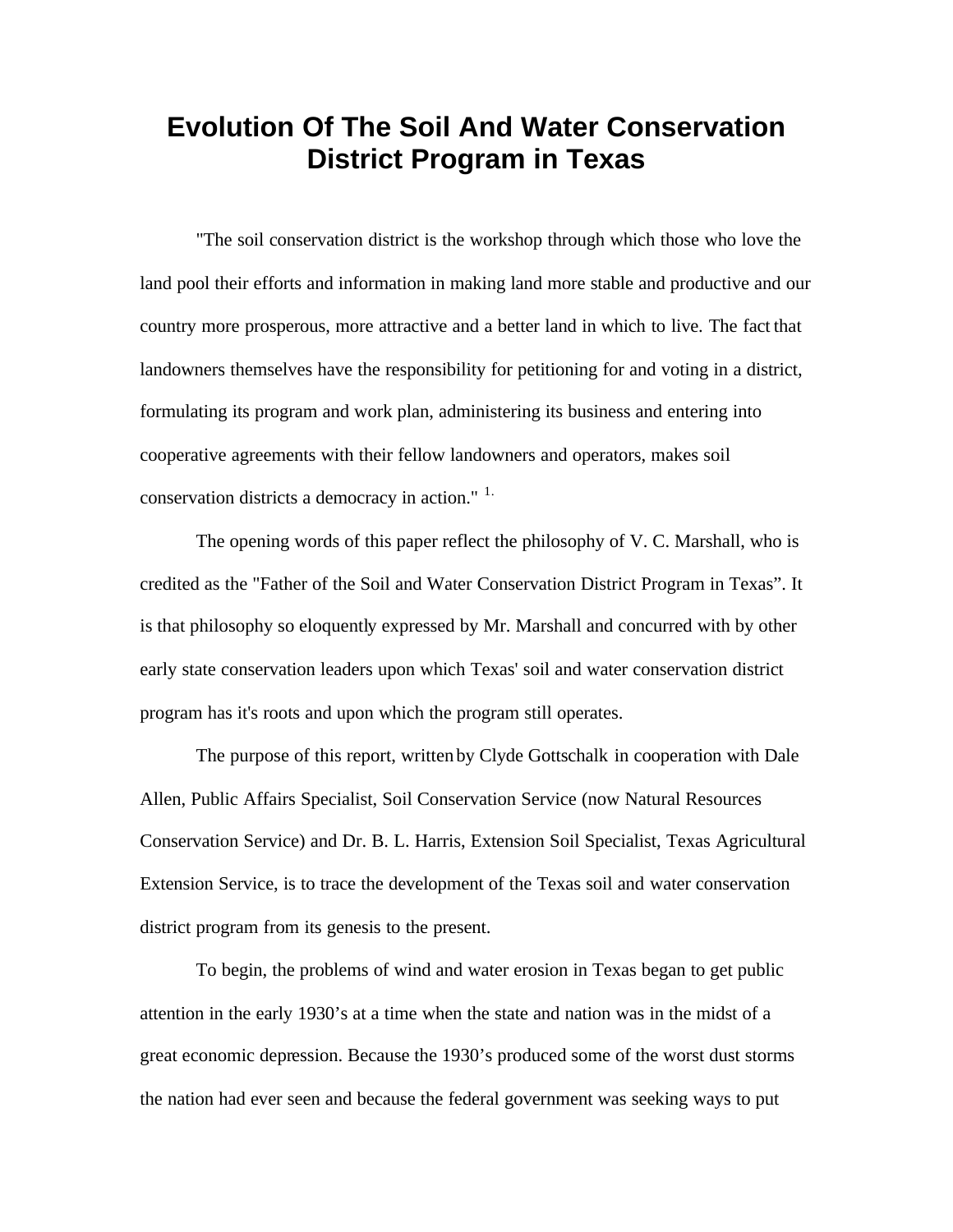people back to work and to encourage conservation, the Civilian Conservation Corps and the Soil Erosion Service were created. Through these mechanisms, demonstration projects were initiated to train technicians and to educate the public in ways to conserve soil resources.<sup>2.</sup>

According to Paul Walser, an early professional with the USDA Soil Conservation Service (now the Natural Resources Conservation Service), "The demonstration projects established by the S.E.S. in 1933 and 1934 proved several important points. First, they showed that a coordinated program of soil and water conservation could be worked out effectively, economically and profitably in every section of the state. But there was another at least equally important fact disclosed. People didn't place a very high value on those things that had been done for them. Even though the conservation planning and assistance they received had paid in dollars and cents, many farmers and ranchers didn't seem to want to go to the trouble of maintaining and improving the work on their land. It was evident that the large majority of farmers and ranchers wanted to sha re and participate, not only in the preparation and planning for conservation, but in the cost and labor of applying, maintaining and improving their conservation plans. In fact, they were ready, willing and with experience, prepared to take their rightful place in the 1ead of the conservation job with only assistance from the government on those things they were not prepared to do for themselves."<sup>3.</sup>

The late A. C. Spencer, a long time advocate for the Texas soil and water conservation district program put it another way. "In the beginning farmers were fearful of a government organization which would regulate their farming practices." <sup>4</sup>. That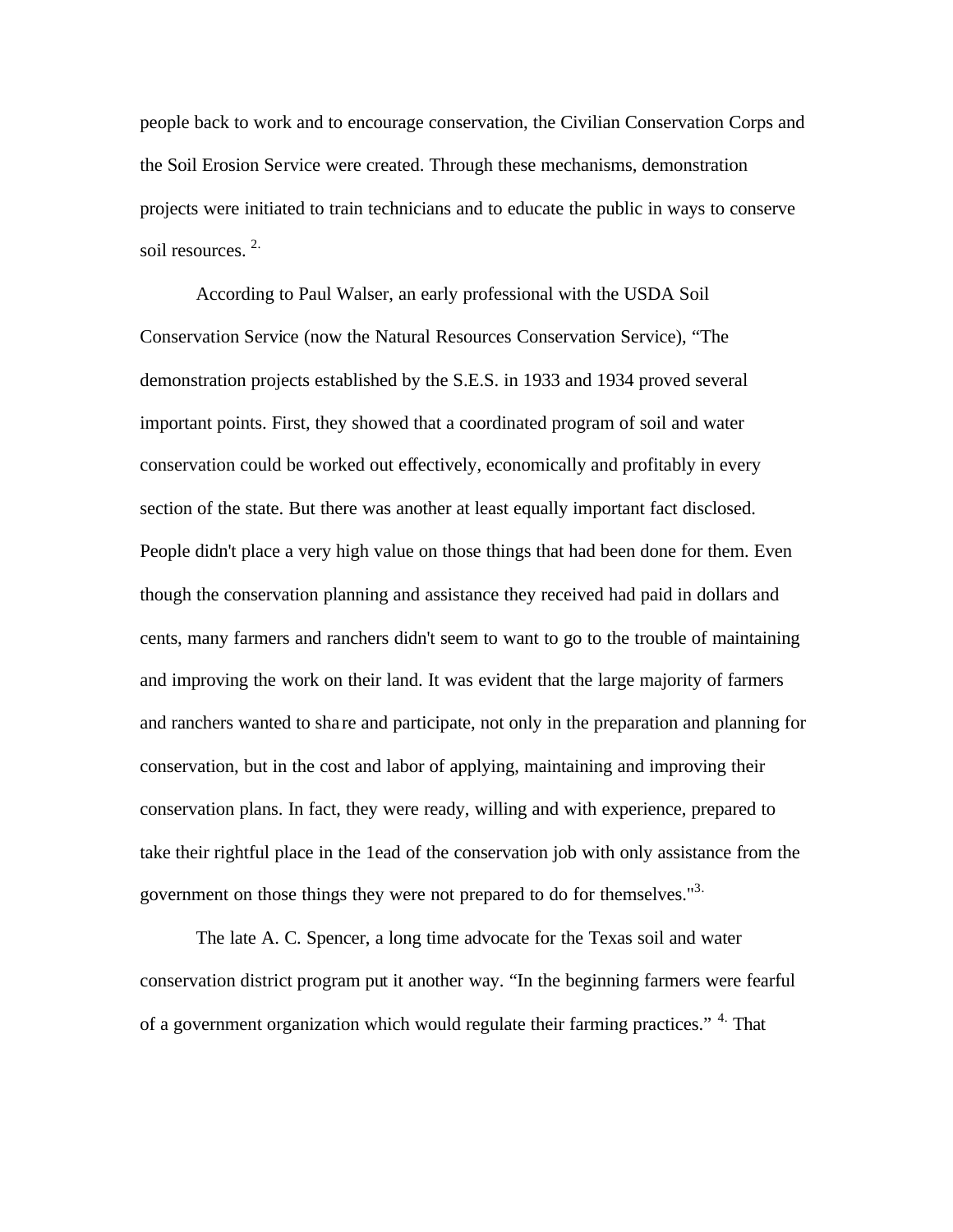concern has never changed even among new generations of soil and water conservationists.

One of the early day leaders in the national effort to control soil erosion was Hugh Hammond Bennett, of North Carolina. Because of his experience, scientific knowledge and leadership, he assumed charge of the S.E.S. when it was created in 1933. Two years later, in 1935, P.L. 46 was passed creating the Soil Conservation Service within the USDA and Hugh Bennett became the first Chief of the agency.<sup>5.</sup>

With the help of Congressman James P. Buchannan, of Columbus, Texas, Bennett was able to persuade President Franklin Roosevelt that the soil resources of this nation were being wasted. He convinced the president that a model soil conservation act should be developed and sent to the governors of each state for passage by their state legislatures. The purpose of the model act would be to develop programs at the state and local level to control soil erosion.<sup>6.</sup>

In the summer of 1936 a so-called "Standard Act" was submitted by the USDA with the endorsement of President Roosevelt to the governors of each state. The model act, developed in Washington, was patterned after the Texas Wind Erosion Act, the Grass Conservation Acts in the Northern High Plains and certain water conservation district laws. 7.

When the model act was introduced to Texas, "It immediately became controversial," said Walser. "I do not know how many conservation bills were introduced at the beginning of the 1937 session of the Legislature - only the House and Senate Journals would show that, but I would guess that some 15-18 original, revised and rerevised bills were introduced during the session by various groups." <sup>8.</sup>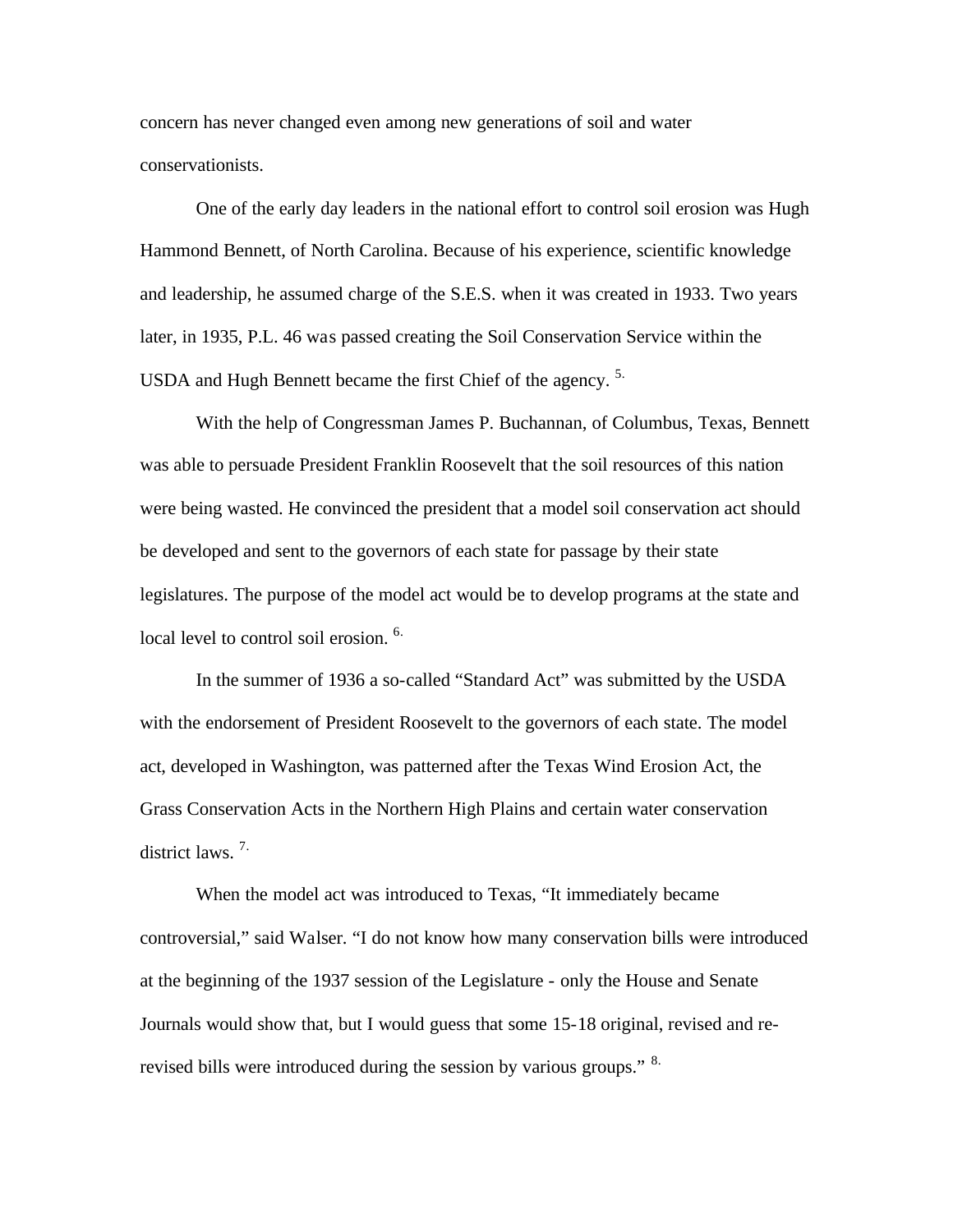Walser goes on to say that in January 1937 he was invited to appear before the House and Senate Agriculture Committees to explain one of the conservation bills.

"The first man I met in Austin was A. B. Tarwater, of Hale County, who was chairman of the House Agriculture Committee. Mr. Tarwater suggested that there were three men who should know the story of proposed SCDs (soil conservation districts) - Mr. John Gorham of Waco, Mr. Tom Hefner of Breckenridge and Mr. V.C. Marshall of Temple - members of the legislative committee of the old Texas Agriculture Association. I talked with Messrs. Hefner and Gorham that day and Mr. Marshall at Temple the next day. From that time on, the destiny of a SCD law for Texas was in safe, sane, capable hands." $9$ .

As the legislative session progressed in 1937, there was much heated discussion on the proposed legislation. When the final version of a soil conservation law for Texas was adopted, the final bill contained many undesirable features. First, the law would have set up soil conservation districts automatically on a county basis and then made County Commissioners Courts the governing body. A portion of the county tax was to be used to finance the program and county agricultural agents were to be the administrative officers. 10.

The problem with the original law, as Marshall and his colleagues saw it, was that the law lacked stability. A committee of select landowners who did not agree with the adopted final version of the law met in Austin and convinced Governor Jimmie Allred to veto the bill. Besides Marshall, other key Texans involved In this effort were R.M. Boswell of Kenedy; Walter W. Cardwell of Luling; Sam H. Burchard of Gonzales; R.C. Wood of Italy; and C.M. Caraway of DeLeon to name a few. <sup>11.</sup>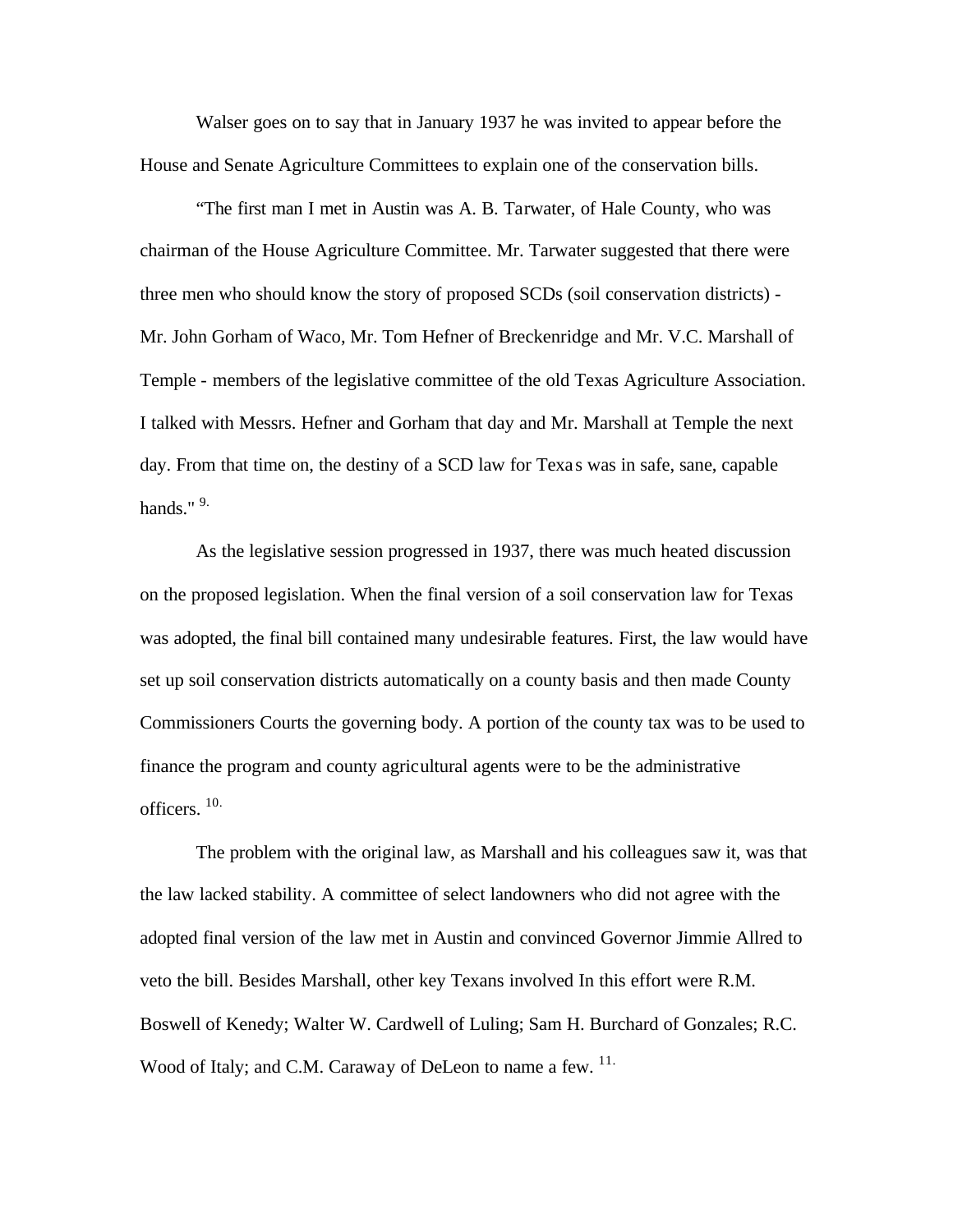Besides the committee of key landowners not favoring the original bill, Governor Allred sought the opinion of then Secretary of Agriculture, Henry A. Wallace, who responded negatively. Quoting Secretary Wallace in a Proclamation, Allred reports Wallace to have said, "We have your telegram of June 7 requesting that you be advised of the attitude of this department with reference to the Texas Soil Conservation Act which you indicated is before you for approval or veto not later than Friday, June 11...It is impossible in the short period available to make a detailed analysis of the bill...nevertheless, even a hurried survey disclosed a number of serious weaknesses in the bill to which at your request, we shall briefly direct your attention…we conclude from our hurried analysis that there is considerable question as to whether the Act provides an adequate basis for the cooperation of this department."<sup>12.</sup>

Specifically, like the Committee of 100, Wallace was in disagreement with stipulations of the law, which required that soil conservation districts be required to be organized on a county line basis. Also, like the Committee of l00, he questioned the wisdom of the taxing provisions. He also questioned the constitutional validity of a provision which after land use regulations have been approved through the democratic process by a substantial majority, the landowner who did not care to comply with such regulations may, by notice to the district board of directors have himself exempted from all provisions of the act.

Other comments to Governor Allred revealed that Wallace was disturbed by the original Texas law making land use regulations mandatory rather than advisory as recommended in the Standard State Soil Conservation Districts Law formulated by his department. Concluding arguments by Wallace against the original law indicated that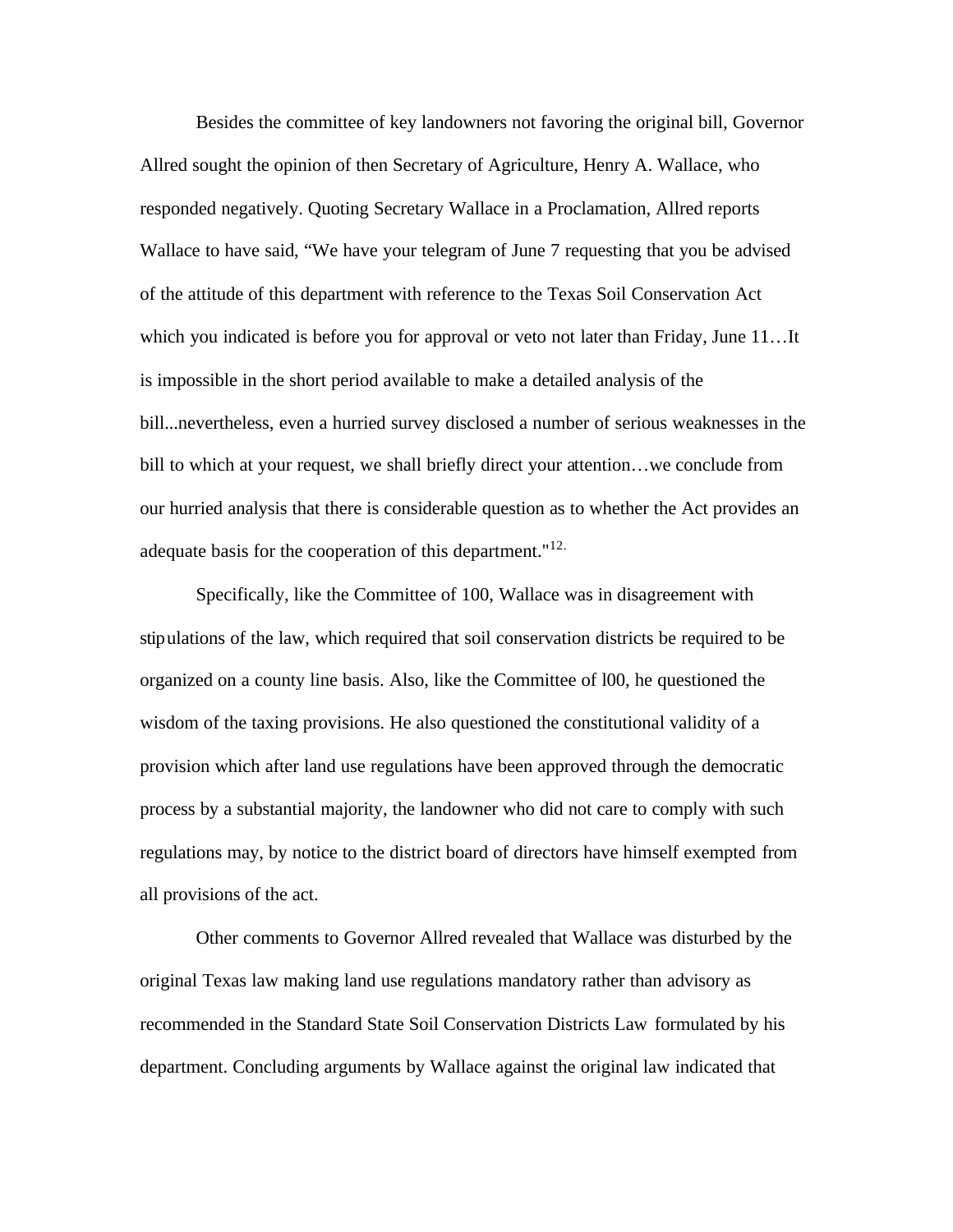Wallace did not favor including towns or cities in the operations of SCDs nor did he favor permitting all qualified tax paying voters who were not owners of farm or grazing lands to vote on questions of creating and discontinuing soil conservation districts. <sup>13.</sup>

After the legislative session of 1937 and through 1938, Mr. Marshall called together and organized a very powerful and influential group of Texas farm and ranch leaders. He called this group the "Committee of One Hundred." During this time they worked to heal old wounds and began working to take the best parts of the Standard Act and the best of other bills, which they refined with their own thinking, and drafted new proposed legislation for a state soil conservation law. In essence, they wanted a law which 1) enabled farmers and ranchers to determine whether or not a soil conservation district was needed, 2) enabled the program to be controlled by landowners, and 3) stipulated that SCDs had no taxing authority or the power of eminent domain.  $14$ .

In conference in Temple, Texas, on September 12, 1937, the State Soil Conservation Districts proposed bill was fully endorsed and actively supported by key representatives of the Extension Service, USDA's Soil Conservation Service, Texas Agricultural Association, Texas Soil and Water Conservation Association, Texas State Grange, and other prominent organizations interested in a sound state agricultural program. Many prominent names of the time appear on the roll, but after V.C. Marshall opened the meeting and outlined a bill proposed for Texas' first conservation law, T.C. Richardson, Associate Editor for Farm and Ranch Magazine summed up the group's collective philosophy.

"The initiative and responsibility of determining areas and programs of soil districts should rest entirely upon landowners. Nothing can be accomplished without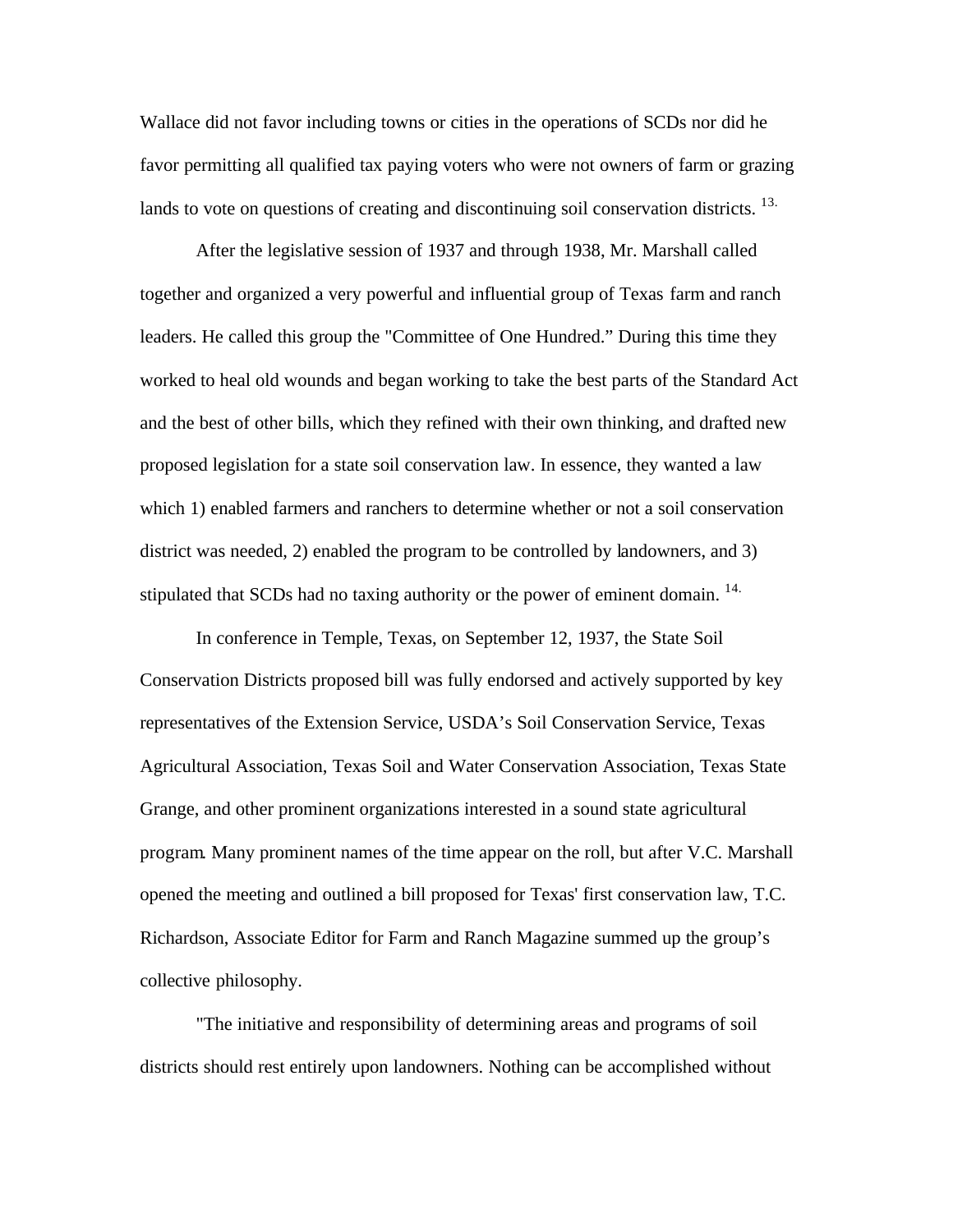landowner approval regarding size of districts and regulations by landowners in any district. The bill outlined by Marshall is thoroughly democratic."

Richardson also added, with the support of Louis P. Merrill, Regional Director, Soil Conservation Service, Western Gulf Region, "I am opposed to government agencies going into any district to assist landowners unless landowners initiate the program and make material contributions so that their investment would not be lost to ignorance or indifference." 15.

By October, the group had the proposed law's personal approval of Henry A. Wallace, U.S. Secretary of Agriculture. In a communication dated October 7, 1937, Wallace said, "The proposed Soil Conservation Districts Act for Texas which you transmitted appears to contain the principles and procedures which this Department has considered to be basic in connection with such legislation. The proposed Act which you transmitted, if enacted, impresses us as being a real step forward in soil conservation." <sup>11.</sup>

When the legislature of 1939 met, a soil conservation bill written by Texans for Texas was ready. With the backing of the powerful "Committee of 100" the Texas Legislature passed H.B. 20 by a vote of 22 to 6 in the Senate and 83 to 43 in the House. The bill was signed into law by Governor W. Lee O'Daniel on April 20, 1939. <sup>17.</sup>

From this point on the Texas soil conservation program surged forward. The Texas State Soil Conservation Board (TSSWCB) was organized on May 29, 1939. Members of the first State Board were W.G. Kennedy, of Muleshoe; Horace K. Fawcett, of Del Rio; Walter Cardwell, of Luling; J.P. Martin of Nacogdoches; and V.C. Marshall of Temple. The Board established their state headquarters on July 1, 1939, at 618-20 Professional Building, Temple, Texas, and got on with the business of organizing soil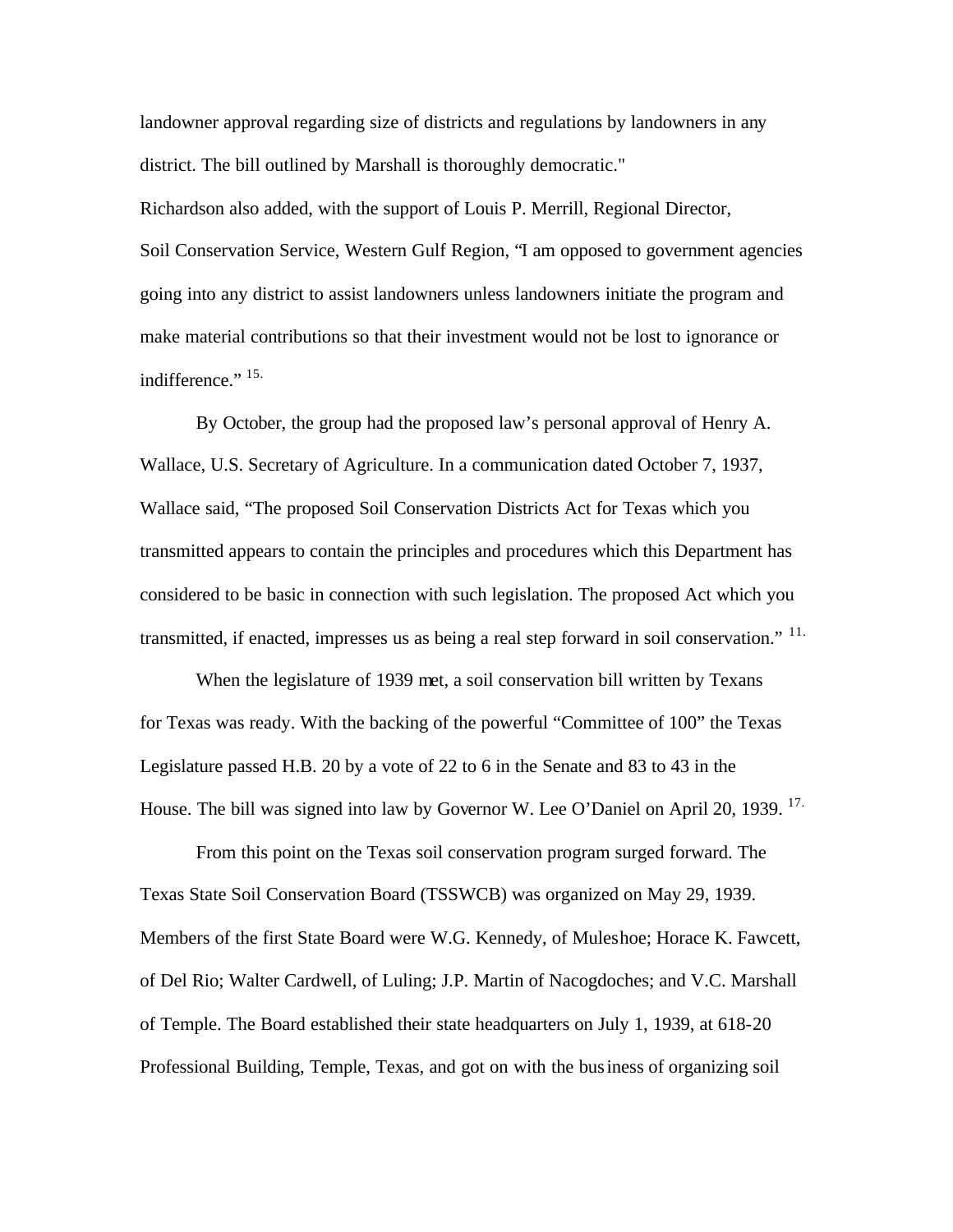conservation districts. The board began visiting the states of Arkansas and Louisiana to learn all they could about organizing districts before they held their first round of hearings in Texas. It soon became evident that the TSSWCB, out of necessity, would have to have an administrative officer to act with and for the Board on their tremendous new job. As a result, Mr. Marshall resigned his position on the Board to assume new responsibilities as the agency's first executive director.

By July 20, 1939, 124 petitions had been filed requesting the creation of soil conservation districts; 114 determinations of need had been approved and 105 elections had been held. On April 30, 1940, the Secretary of State, M.O. Flowers issued Certificates of organization for the first 16 soil conservation districts, paving the way for the program we now operate.

In 1941, the 47th Legislature passed House Bill 444, which amended H.B. 20 and essentially revised the original soil conservation law for Texas. The law, though amended many times, is at present the basic conservation law under which the Texas State Soil and Water Conservation Board and soil and water conservation districts operate today.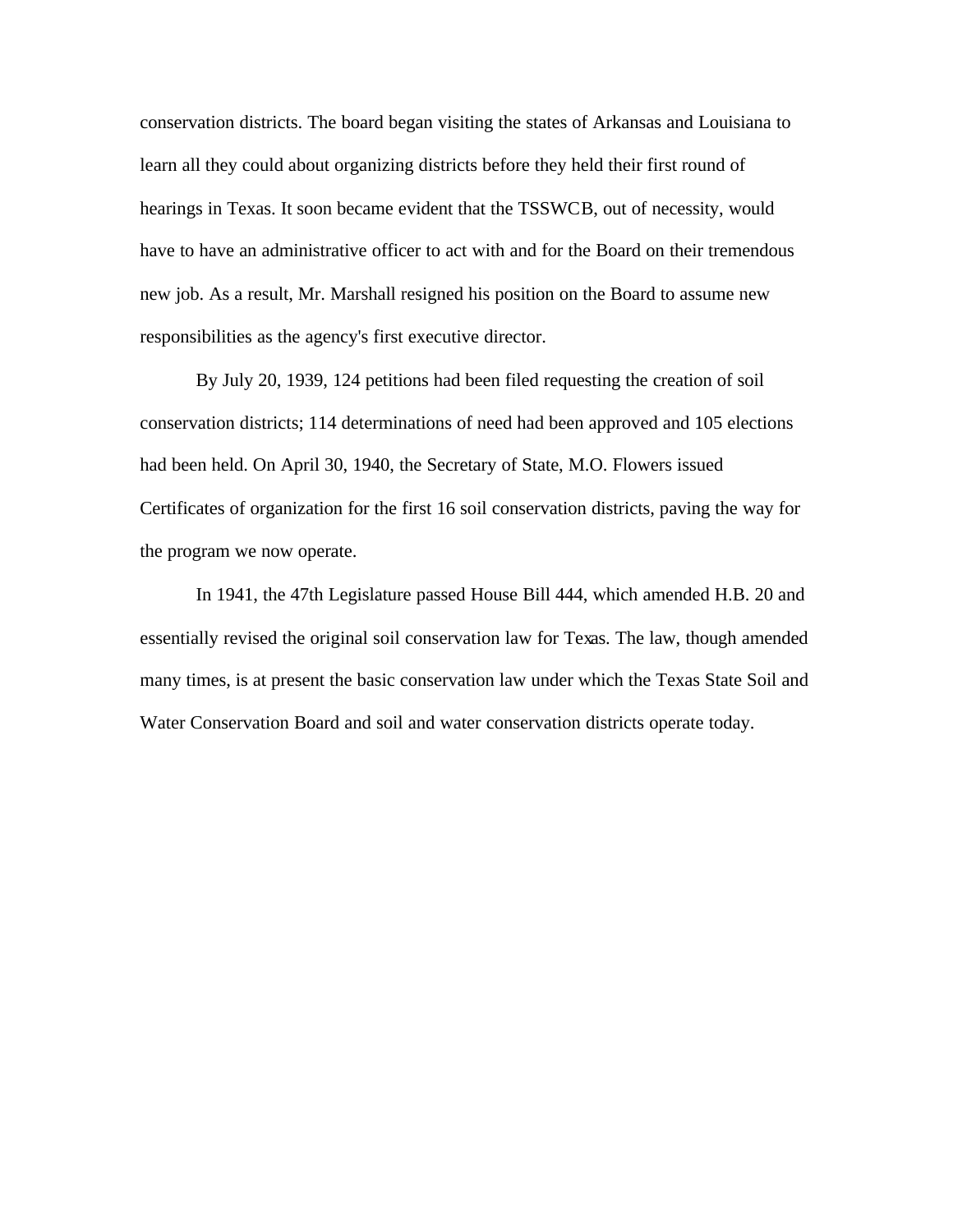## **References**

- 1. V. C. Marshall "Soil Conservation Districts, A Brief Statement Concerning Soil Conservation Districts with a Summary of the Soil Conservation District Law", Page 4.
- 2. Texas State Soil and Water Conservation Board "Sunset Advisory Commission Self-Evaluation Report, Administrator's General Statement", Page 1.
- 3. Paul Walser "V.C. Marshall --The Man", Page 2 .
- 4. Temple Daily Telegram "Marshall, Father of State Board", June 20, 1981, Page 1.
- 5. Sunset Advisory Commission Self-Evaluation Report, Page 2 (second reference).
- 6. Ibid. , Page 2.
- 7. Ibid., Page 2.
- 8. Walser, Page 2 (second reference).
- 9. Ibid., Page 2.
- 10. Sunset Advisory Commission Self-Evaluation Report, Page 2 (third reference) .
- 11. "District Movement Historical Background", Page 3.
- 12. The Producer-Consumer: "Allred Vetoes State Soil Conservation Law", Page 16, July, 1937.
- 13. Ibid., Page 16.
- 14. Sunset Advisory Commission Self-Evaluation Report, Page 3 (fourth reference).
- 15. Minutes of Meeting of Temple Conference of Agricultural Organizations, Kyle Hotel, September 12, 1937.
- 16. Agency Correspondence Files.
- 17. Ibid.